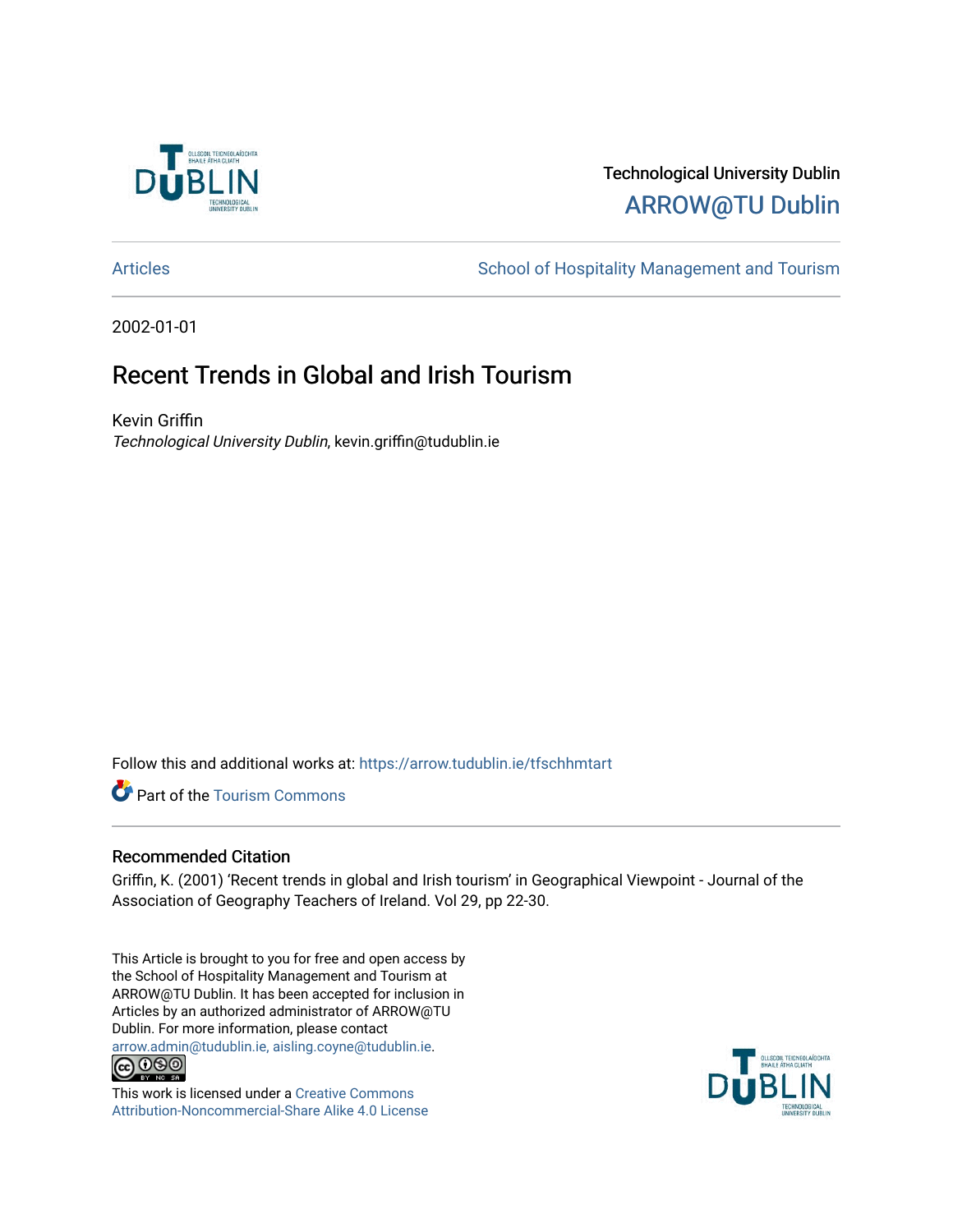# **Recent Trends in Global and Irish Tourism**

### **Kevin A. Griffin**

Dept. Geography UCD / School of Tourism DIT

**Abstract:** 2001 will long be remembered as one of the most difficult years for tourism in Ireland. The outbreak of Food and Mouth disease in the first half of the year was seen as a major blow to the industry, with many businesses suffering from the resultant restrictions on travel. These problems were further increased by the global effects of the economic slow-down in the USA. As the sector began to recover and was shaping up for a healthy Autumn, the terrorist attacks of September 11 devastated the industry globally, with knock–on effects which are only now beginning to be assessed. In light of these three impacts, this article examines the major global trends of tourism and focuses particularly on the world's largest business in Ireland.

#### **Introduction**

There are many reasons why tourism has become an important topic for geographical investigation, not least being its global importance as both an activity and an industry. By the mid 1990s the World Travel and Tourism Council estimated that tourism was the world's largest industry, accounting globally for approximately 10% of the world's workforce and approximately 10% of global gross domestic product (Cooper et al, 1998: 1-2).

#### **Reasons for Engaging in Tourism**

There are a number of reasons why an individual goes on holidays, these include both 'push' and 'pull' factors and vary according to the individual involved. Table 1 identifies the main categories of traveller used by researchers of tourism.

| <b>Table 1: Classification of Tourists</b> |               |  |
|--------------------------------------------|---------------|--|
| <b>Purpose of Arrival</b>                  | $\frac{0}{0}$ |  |
| Leisure Recreation Holidays                | 62.1          |  |
| Business / Professional                    | 17.9          |  |
| Visiting Friends and Relatives (VFR)/      | 20.0          |  |
| Health / Religion / Other                  |               |  |
|                                            | WTO, 2000     |  |

Each of these groups will behave differently. Thus, a business traveller may be interested in a convention or a meeting, a person travelling for pleasure may partake in some form of recreation, sightseeing or dining out, an individual who travels to visit friends or relatives (VFR) may engage in socialising or dining in, while others may travel for shopping, physical entertainment or urban entertainment. In examining motivations for travel, it is worth remembering that an individual will travel for many different reasons on a single trip. Ryan (1991) presents the following list (Table 2) which is useful in examining motivations for travel.

| <b>Table 2: Motivations for Tourism</b>                  |  |  |  |  |
|----------------------------------------------------------|--|--|--|--|
| A desire to escape from a mundane environment            |  |  |  |  |
| The pursuit of relaxation and recuperation functions     |  |  |  |  |
| An opportunity for play                                  |  |  |  |  |
| The strengthening of family bonds                        |  |  |  |  |
| Prestige, since different destinations can enable one to |  |  |  |  |
| gain social enhancement among peers                      |  |  |  |  |
| Social interaction                                       |  |  |  |  |
| <b>Educational opportunities</b>                         |  |  |  |  |
| Wish fulfilment                                          |  |  |  |  |
| Shopping                                                 |  |  |  |  |
| Ryan, 1991: 29                                           |  |  |  |  |

### **Components of Tourism**

Thus, for a location to capitalize from tourism these personal motivations must be fulfilled through the provision of a tourism product. The components which make up this product may be divided into primary, secondary and additional elements (Table 3). Both the natural and manmade landscape form central resources in the product, with every location possessing a different balance of the various elements.

| Table 3 : Elements of the Tourism Industry                       |  |  |  |  |
|------------------------------------------------------------------|--|--|--|--|
| <b>Natural and Cultural</b>                                      |  |  |  |  |
| <b>Primary Elements</b>                                          |  |  |  |  |
| <b>Activity Resources:</b>                                       |  |  |  |  |
| Cultural Facilities: concert halls / cinemas / exhibitions /     |  |  |  |  |
| museums and art galleries / theatres                             |  |  |  |  |
| <b>Sport Facilities:</b> indoor and outdoor / participation and  |  |  |  |  |
| viewing.                                                         |  |  |  |  |
| <b>Amusement Facilities:</b> bingo halls / casinos festivities / |  |  |  |  |
| night clubs / organised events / health resorts /                |  |  |  |  |
| amusement and recreation parks / zoos and oceanariums /          |  |  |  |  |
| cuisine                                                          |  |  |  |  |
| <b>Leisure Resources:</b>                                        |  |  |  |  |
| <b>Physical Characteristics:</b> climate / outstanding           |  |  |  |  |
| panoramas / areas of natural beauty / national parks and         |  |  |  |  |
| green areas / wildlife / flora and fauna / sites and areas of    |  |  |  |  |
| archaeological interest / historic or interesting buildings,     |  |  |  |  |
| monuments and statues / places of historical interest /          |  |  |  |  |
| ecclesiastical buildings / harbours historical street pattern    |  |  |  |  |
| / parks / water – canals, coastal and river / unique             |  |  |  |  |
| attractions unavailable elsewhere.                               |  |  |  |  |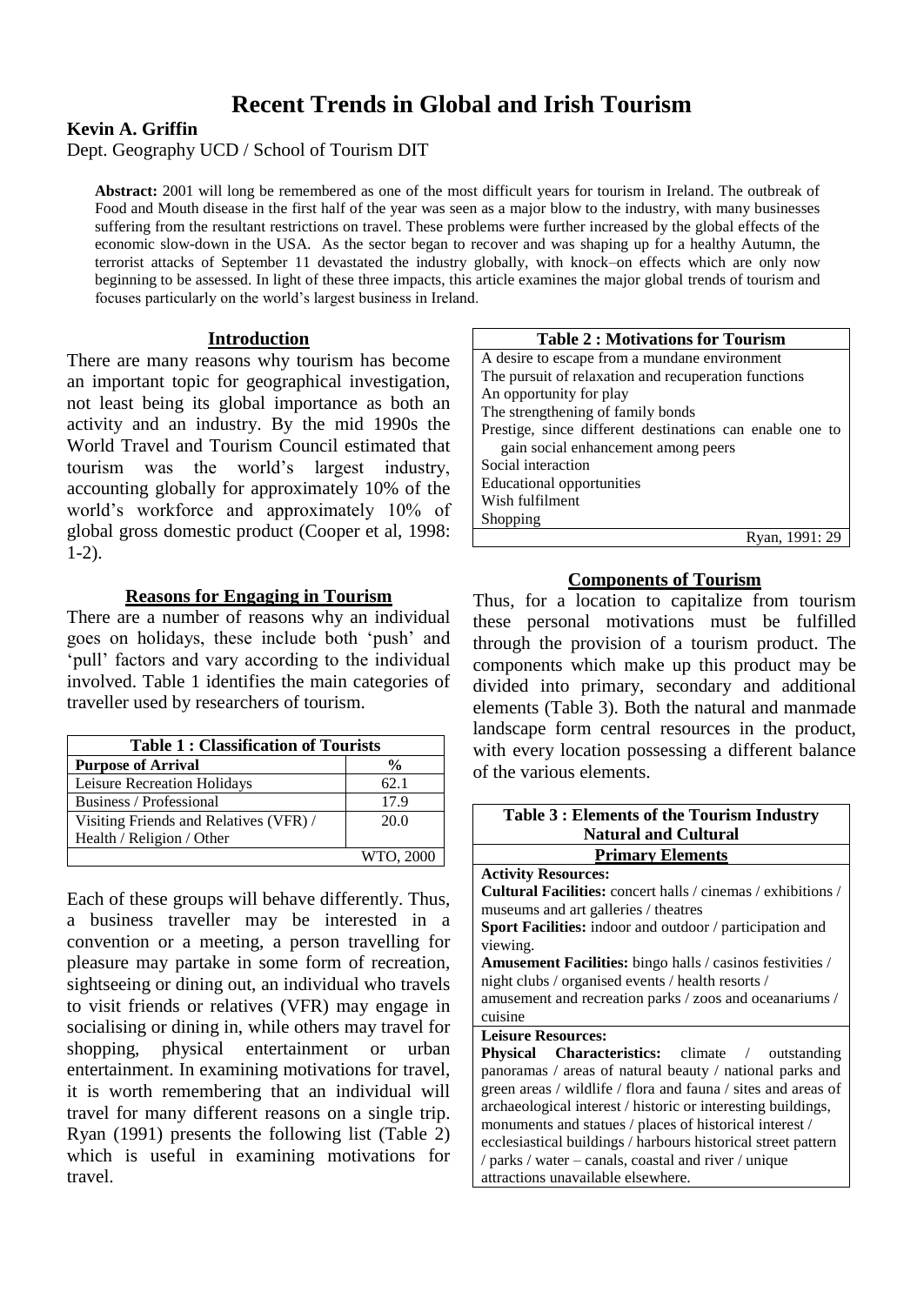**Socio-cultural Features:** folklore / modern culture / friendliness / language / festivals / art and handicrafts / music / religion / liveliness and ambiance of the place / native customs, life and costumes / political and educational institutions / security

| <b>Secondary Elements</b>                                 |
|-----------------------------------------------------------|
| Hotels / catering / markets / shopping                    |
| <b>Additional Elements</b>                                |
| Accessibility / parking / tourist facilities: information |
| offices / signposts, guides, maps, leaflets.              |
| Based primarily on Hall & Page, 2001, 101                 |
| and Shaw & Williams, 2002, 112                            |
|                                                           |

### **Impacts of Tourism**

This range of elements illustrates the diversity of the tourism business. In trying to assess the industry it is important to heed the words of Pearce: 'Tourism is . . . a multi-faceted activity and a geographically complex one' (1989, 2). One must be aware therefore, that tourism involves more than simply the transfer of people and money (which are the conventional indicators of development), but also, the transfer of consumption patterns, values and lifestyles which interpenetrate the societies within which the industry occurs (Shaw & Williams, 2002). In an effort to evaluate how tourism can influence or shape an area, Table 4 presents a selection of both its positive and negative impacts. These include economic, socio-cultural, psychological, political / administrative and environmental impacts.

|                                  | <b>Table 4: Positive and Negative Impacts of</b>          |  |  |  |
|----------------------------------|-----------------------------------------------------------|--|--|--|
| <b>Tourism</b>                   |                                                           |  |  |  |
| <b>Positive Economic Impacts</b> |                                                           |  |  |  |
|                                  | Increased expenditure                                     |  |  |  |
|                                  | <b>Employment</b> creation                                |  |  |  |
|                                  | Increased labour supply                                   |  |  |  |
|                                  | Increased standard of living                              |  |  |  |
|                                  | Increased investment                                      |  |  |  |
|                                  | Increased awareness of a region                           |  |  |  |
|                                  | Increased knowledge re- investment potential              |  |  |  |
|                                  | Creation of new facilities attractions and infrastructure |  |  |  |
|                                  | Increased accessibility                                   |  |  |  |
| <b>Negative Economic Impacts</b> |                                                           |  |  |  |
|                                  | Localised inflation                                       |  |  |  |
|                                  | Real estate speculation                                   |  |  |  |
|                                  | Failure to attract tourists                               |  |  |  |
|                                  | Undesirable opportunity costs $-$ i.e. funds for          |  |  |  |
|                                  | alternative developments re-diverted                      |  |  |  |
|                                  | Capital outflow                                           |  |  |  |
|                                  | Inadequate estimates of costs of tourism                  |  |  |  |
|                                  | Acquisition of poor reputation due to inadequate          |  |  |  |
|                                  | facilities, poor practice or inflated prices              |  |  |  |
|                                  | Impact on existing enterprise – competition for           |  |  |  |

Impact on existing enterprise – competition for workforce and government assistance

| <b>Positive Socio-Cultural Impacts</b>             |                                                          |  |  |  |
|----------------------------------------------------|----------------------------------------------------------|--|--|--|
|                                                    | Increase in permanent level of local interest and        |  |  |  |
|                                                    | participation in types of activity associated with event |  |  |  |
|                                                    | Strengthening of regional values and traditions          |  |  |  |
| <b>Negative Socio-Cultural Impacts</b>             |                                                          |  |  |  |
|                                                    | Commercialisation of activities which may be             |  |  |  |
|                                                    | personal or private                                      |  |  |  |
|                                                    | Modification of nature of event or activity to           |  |  |  |
|                                                    | accommodate tourism                                      |  |  |  |
|                                                    | Potential increase in crime                              |  |  |  |
|                                                    | Changes in community structure                           |  |  |  |
|                                                    | Social dislocation                                       |  |  |  |
|                                                    | <b>Positive Psychological Impacts</b>                    |  |  |  |
|                                                    | Increased local pride and community spirit               |  |  |  |
|                                                    | Increased awareness of non-local perceptions             |  |  |  |
|                                                    | <b>Negative Psychological Impacts</b>                    |  |  |  |
|                                                    | Tendency towards defensive attitudes concerning host     |  |  |  |
|                                                    | regions                                                  |  |  |  |
|                                                    | High possibility of misunderstandings leading to         |  |  |  |
|                                                    | varying degrees of host/visitor hostility                |  |  |  |
|                                                    | <b>Positive Political / Administrative Impacts</b>       |  |  |  |
|                                                    | Enhanced international recognition of region and         |  |  |  |
|                                                    | values                                                   |  |  |  |
|                                                    | Development of skills among planners                     |  |  |  |
| <b>Negative Political / Administrative Impacts</b> |                                                          |  |  |  |
| $\bullet$                                          | Economic exploitation of local population to satisfy     |  |  |  |
|                                                    | ambitions of political elite                             |  |  |  |
|                                                    | Distortion of true nature of events to reflect values of |  |  |  |
|                                                    | political system                                         |  |  |  |
|                                                    | Failure to cope                                          |  |  |  |
|                                                    | Inability to achieve aims                                |  |  |  |
|                                                    | Increase in administrative costs                         |  |  |  |
|                                                    | Use of tourism to legitimise unpopular decisions         |  |  |  |
|                                                    | Legitimating ideology of local elite                     |  |  |  |
|                                                    | <b>Positive Environmental Impacts</b>                    |  |  |  |
|                                                    | Development of new facilities                            |  |  |  |
|                                                    | Improvement of local infrastructure                      |  |  |  |
|                                                    | Conservation of heritage                                 |  |  |  |
|                                                    | Visitor management strategies                            |  |  |  |
|                                                    |                                                          |  |  |  |
|                                                    | <b>Negative Environmental Impacts</b>                    |  |  |  |
|                                                    | Environmental damage                                     |  |  |  |
|                                                    | Changes in natural processes                             |  |  |  |
|                                                    | Architectural pollution                                  |  |  |  |
|                                                    | Destruction of heritage                                  |  |  |  |
|                                                    | Overcrowding                                             |  |  |  |
|                                                    | Changed feeding and breeding habits of wildlife          |  |  |  |

Source: After Hall, C.M. and Page, S.J. (1999)

Despite the recognition in literature of a broad range of elements, the focus of official tourism reports is extremely narrow, constantly emphasising a small range of facts which are predominantly economic. This probably arises from government interest in balancing the economy, and is reinforced by the world Tourism Organisation (WTO) who stress the following 'Key Benefits' of tourism: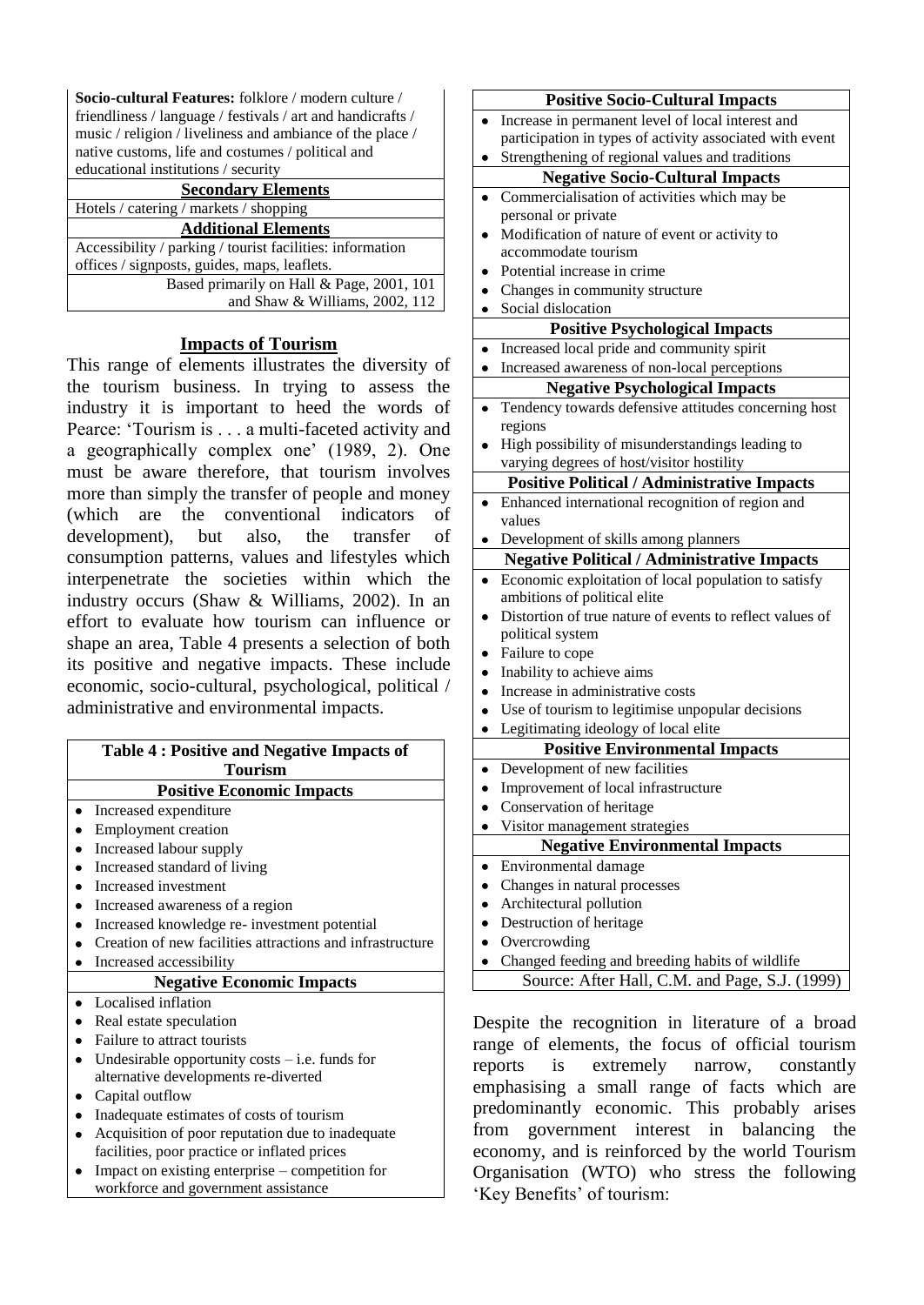- Export Earnings
- Employment
- Rural Opportunities
- Infrastructure Investment
- Tax Revenues
- Gross Domestic Product (WTO, 2002c)

For the purpose of international comparability, the World Tourism Organisation suggests that tourism organisations should consider a number of basic 'indicators' which assist in calculating the above 'benefits'. For inbound, outbound and domestic tourists countries are advised to record:

- Overnight stays and length of stay
- Expenditure in the country of reference
- Hotels number of rooms / total capacity.
- Occupancy rate (may refer either to rooms) or beds)

Therefore, despite the multitude of motivations, elements and impacts outlined above, national organisations predominantly focus on quantifiable indicators such as numbers of tourists and money. Using these data, the second section of this article will focus on a statistical examination of global tourism.

#### **Global Trends in Tourism**

The phenomenal growth in global tourism throughout the latter half of the twentieth century can be clearly seen in the following table, which outlines growth in both numbers and revenue from 1950 to 2000. Many factors have added to this growth, including the introduction of paid holidays in the 1930s, real wage increases which improved living conditions and thereby luxury spend on items such as holidays, promotion of holidays in media by transport operators and the tourism industry and the popular expectation that annual holidays are now an attainable right and part of the normal lifestyle (Williams, 2000).

| Table 5: International Arrivals 1950-2000 |                              |                                  |  |
|-------------------------------------------|------------------------------|----------------------------------|--|
| Year                                      | <b>Tourists</b><br>(Million) | <b>Revenue</b><br>(\$US billion) |  |
| 1950                                      | 25                           | 2.1                              |  |
| 1960                                      | 69                           | 6.9                              |  |
| 1970                                      | 165                          | 17.9                             |  |
| 1980                                      | 285                          | 105.3                            |  |
| 1990                                      | 457                          | 263.6                            |  |
| 2000                                      | 699                          | 476.0                            |  |
| Source: WTO, 1995, 2002                   |                              |                                  |  |

## **Tourism Arrivals & Revenue\***

An examination of where tourism occurs illustrates the changing nature of the industry. All regions of the world received more tourists in 2000 than previous years, with by far the biggest growth rates experienced in East Asia and the Pacific (+14.7 percent). While Europe is still the main focus of global tourism, receiving 57.7 percent of all international arrivals in 2000, this has dwindled from the 1960 situation where 72.5 percent of all international visitors travelling to Europe. East Asia and the Pacific, now accounts for 16.0 percent of international travellers, due to its high growth rates.

| Table 6 : Share of Visitor Arrivals by Region |      |      |      |      |      |
|-----------------------------------------------|------|------|------|------|------|
| <b>Region</b>                                 | 1960 | 1970 | 1980 | 1990 | 2000 |
| Americas                                      | 24.1 | 23.0 | 21.3 | 20.5 | 18.5 |
| Europe <sup>1</sup>                           | 72.5 | 70.5 | 66.0 | 62.4 | 57.7 |
| Middle East                                   | 1.0  | 1.4  | 2.1  | 1.6  | 2.9  |
| South Asia                                    | 0.3  | 0.6  | 0.8  | 0.7  | 0.9  |
| East Asia /                                   | 1.0  | 3.0  | 7.3  | 11.7 | 16.0 |
| Pacific                                       |      |      |      |      |      |
| Source: WTO, 2002                             |      |      |      |      |      |

Despite these trends, European dominance is still evident when the top fifteen global tourism destinations are listed in order (Table 7). The most popular destination is France, with Spain and Italy third and fourth in ranking. The lure of the Mediterranean region (which also includes Greece) is clear, but other regions in Europe are also prominent: the UK, Germany, Austria, Poland and Hungary are also in the top fifteen. Overall, a distinct spatial pattern may be observed in international tourism. Shaw and Williams (2002) present three ways in which this pattern is manifest:

**Polarisation** – flows of tourists are primarily between more developed countries or from these to less-developed countries. The three cores being Europe (centred on EU), North America (USA) and East Asia (Japan)

<u>.</u>

Due to the complexity of global tourism changes with the atrocities of September 11 2001, and the shortage of definitive data, this analysis uses data for 2000. The change to global tourism in 2001 will be given particular attention later.

<sup>¶</sup> The WTO uses a very broad definition of 'Europe' including 53 countries stretching as far east as the Russian Federation, and the Former USSR. In 2000, 70% of European arrivals were to EU countries.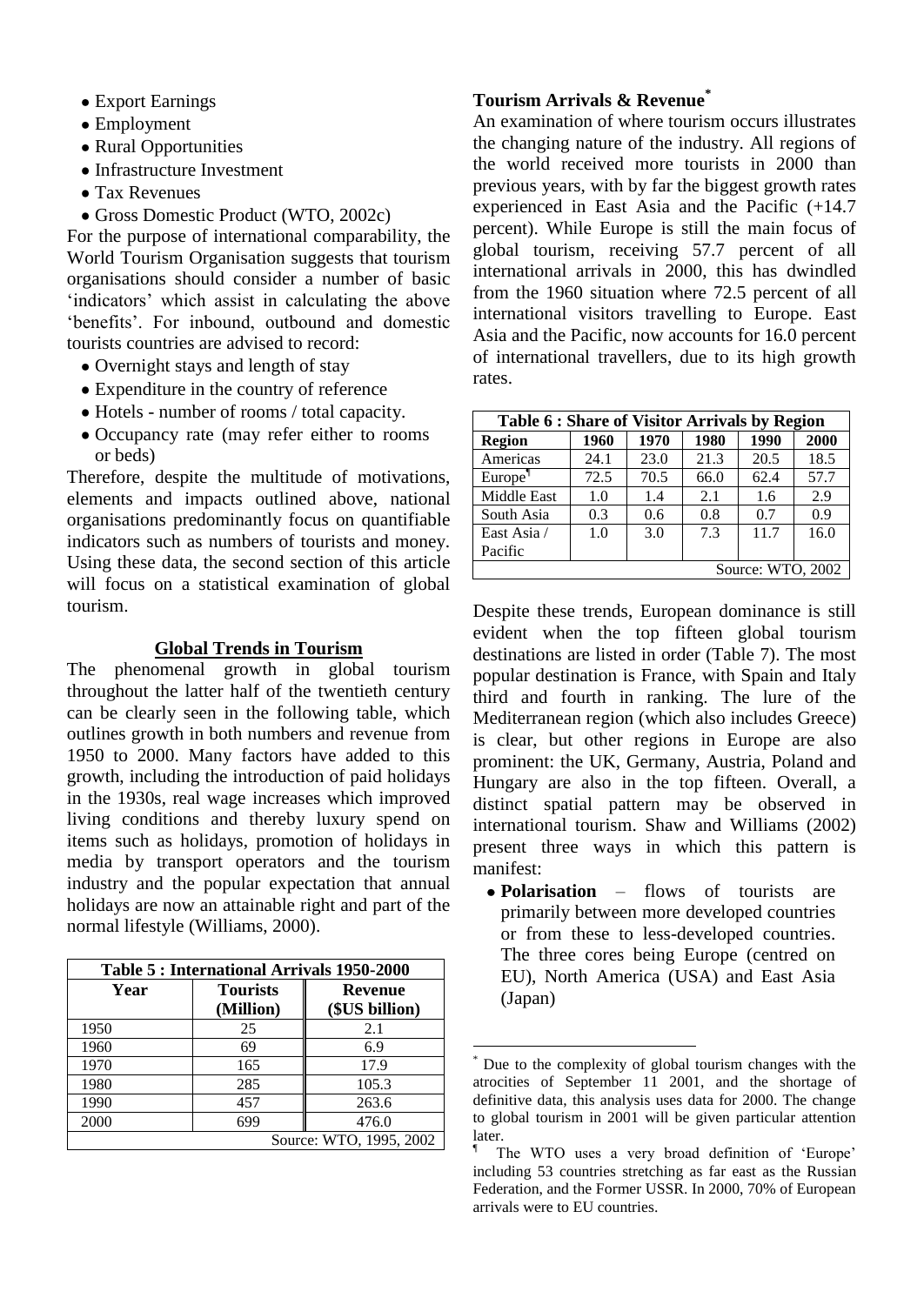- **Macro-regionalisation** flows are primarily contained within regions. Thus, Caribbean tourism is dominated by America, East Asian tourism is dominated by Japan, while European tourism is mainly between countries within the region.
- **European dominance** The dominance of Europe continues, but is in relative decline. Both European and North American tourism are still experiencing growth, but the 'discovery' of Asian and African destinations by tourists from the developed world and the rising incomes in these areas has resulted in spectacular growth.

The rank order of destinations has stayed relatively similar over the last decade, with the opening of the Russian and Chinese markets resulting in the biggest change.

| Table 7: Top 15 Tourism Destinations, 2000 |            |                   |
|--------------------------------------------|------------|-------------------|
| <b>International Tourist Arrivals</b>      | % change   |                   |
| <b>Destination</b>                         | (Millions) | 2000/1999         |
| France                                     | 75.5       | 3.4               |
| <b>United States</b>                       | 50.9       | 4.9               |
| Spain                                      | 48.2       | 3.0               |
| Italy                                      | 41.2       | 12.8              |
| China                                      | 31.2       | 15.5              |
| U.K.                                       | 25.2       | $-0.8$            |
| Russian Fed.                               | 21.2       | 14.5              |
| Mexico                                     | 20.6       | 8.4               |
| Canada                                     | 20.4       | 4.9               |
| Germany                                    | 19.0       | 10.9              |
| Austria                                    | 18.0       | 2.9               |
| Poland                                     | 17.4       | $-3.1$            |
| Hungary                                    | 15.6       | 8.1               |
| Hong Kong(China)                           | 13.1       | 15.3              |
| Greece                                     | 12.5       | 2.8               |
|                                            |            | Source: WTO, 2002 |

In 2000, 59 countries registered over US\$1 billion in international receipts. As can be seen in the following top fifteen earners (Table 8) the clear leader of this group is the United States. This is followed by Spain, France and Italy, again illustrating the attraction of the Mediterranean (Greece is also included in the top 15) and when one considers the next three destinations (UK, Germany and Austria the overall dominance of European destinations becomes evident.

| Table 8 : Top 15 Tourism Earners, 2000 |                              |  |
|----------------------------------------|------------------------------|--|
|                                        | <b>International Tourism</b> |  |
| <b>Destination</b>                     | <b>Receipts (US\$ Bln)</b>   |  |
| <b>United States</b>                   | 85.2                         |  |
| Spain                                  | 31.0                         |  |
| France                                 | 29.9                         |  |
| Italy                                  | 27.4                         |  |
| U.K.                                   | 19.5                         |  |
| Germany                                | 17.8                         |  |
| Austria                                | 11.4                         |  |
| Greece                                 | 9.2                          |  |
| China                                  | 16.2                         |  |
| Canada                                 | 10.8                         |  |
| Australia                              | 8.4                          |  |
| Mexico                                 | 8.3                          |  |
| Hong Kong(China)                       | 7.9                          |  |
| Turkey                                 | 7.6                          |  |
| <b>Russian Federation</b>              | 7.5                          |  |
|                                        | Source: WTO, 2002            |  |

#### **World-wide Spenders**

To complete this analysis the top fifteen tourism generation areas are illustrated in Table 9. This group is also dominated by the model presented above, the overall pattern displaying polarisation, macro-regionalisation and the dominance of Europe. The top world spenders are the stronger economies of North America, the Pacific Rim and Europe (Table 9). In many of the countries, a reciprocal pattern of spending and receipts is visible, however an imbalance of spending over receipts may be observed in the Netherlands, Belgium/Lux, Sweden the Republic of Korea and Switzerland.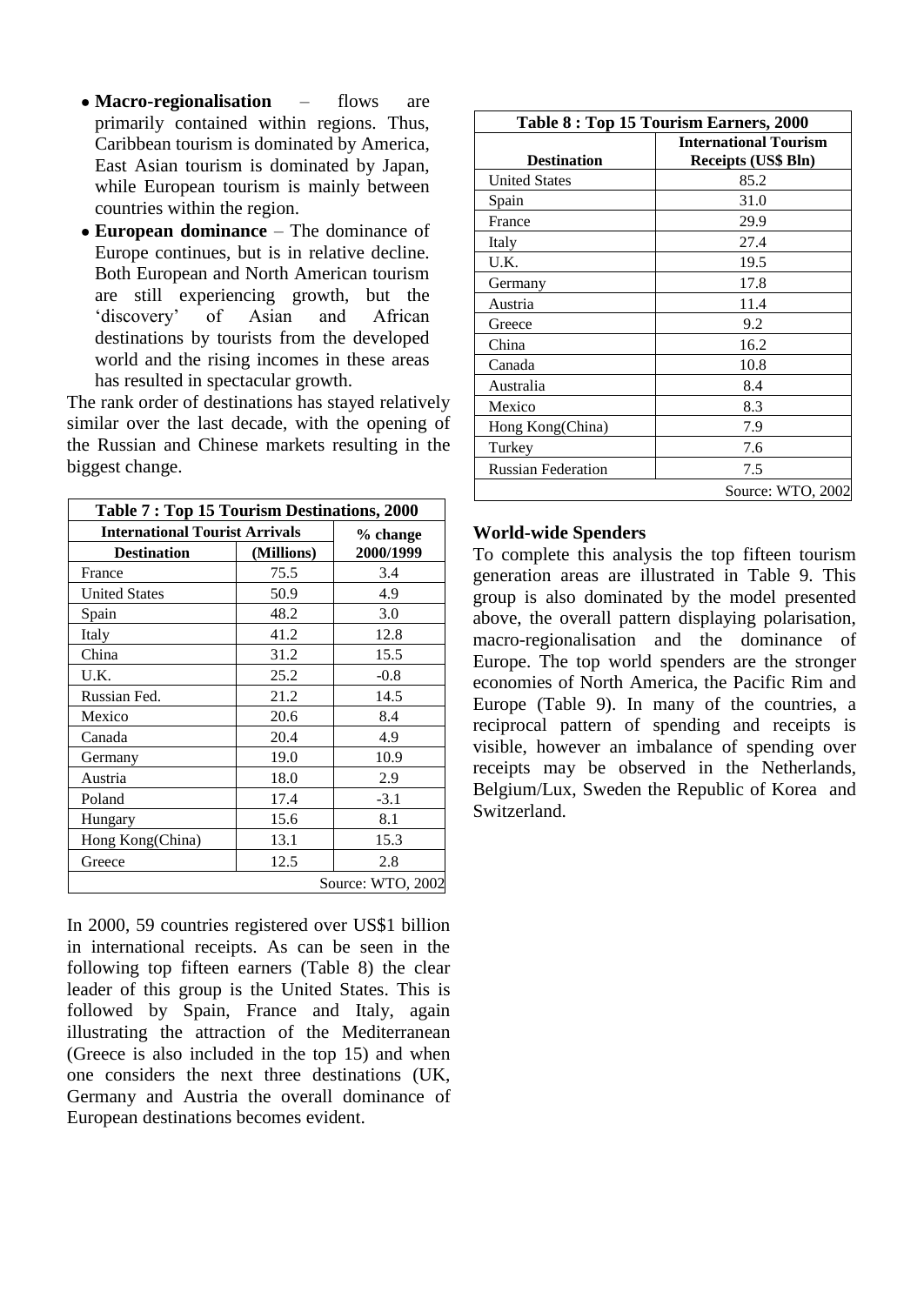| Table 9: Top 15 Tourism Spenders, 2000                 |                                    |  |
|--------------------------------------------------------|------------------------------------|--|
|                                                        | <b>International Tourism Spend</b> |  |
| Origin                                                 | (US\$ Bln)                         |  |
| <b>United States</b>                                   | 65.0                               |  |
| Germany                                                | 47.6                               |  |
| U.K.                                                   | 36.6                               |  |
| Japan                                                  | 31.5                               |  |
| France                                                 | 17.2                               |  |
| Italy                                                  | 15.5                               |  |
| Canada                                                 | 12.4                               |  |
| Netherlands *                                          | 11.8                               |  |
| China                                                  | 10.9§                              |  |
| Belgium/Lux *                                          | $10.1$ §                           |  |
| Austria                                                | 9.3                                |  |
| Sweden*                                                | 7.6§                               |  |
| <b>Russian Federation</b>                              | 7.4§                               |  |
| Republic of Korea*                                     | 6.4                                |  |
| Switzerland*                                           | 6.3                                |  |
| $*$ = Country not listed in top 15 earners             |                                    |  |
| $\S =$ Expenditure in 1999 – 2000 figure not available |                                    |  |
|                                                        | Source: WTO, 2002                  |  |

#### **Regional Focus of Tourism**

The global pattern of regionalisation may be clearly observed by examining the pattern of international tourist arrivals in Europe (Table 10). 84.1% of all international arrivals in Europe are generated within the region. This means that the region is both the origin and destination for some of the main global tourism flows. A similar pattern exists between the USA and Canada (and to a lesser equal extend USA and Mexico) which accounts for two of the three largest international tourist flows (Shaw and Williams, 2002).

| Table 10 : Origin of Tourists arriving to<br><b>European Destinations, 2000</b> |                   |  |
|---------------------------------------------------------------------------------|-------------------|--|
| % of European Tourists<br>Origin                                                |                   |  |
| Europe                                                                          | 84.1              |  |
| Americas                                                                        | 7.4               |  |
| East Asia / Pacific                                                             | 3.8               |  |
| Middle East                                                                     | 0.5               |  |
| Africa                                                                          | 0.8               |  |
| S. Asia                                                                         | 0.4               |  |
|                                                                                 | Source: WTO, 2002 |  |

### **Mode of Travel**

The pattern of international arrivals further reinforces this regional phenomenon with road and rail accounting for large proportions of international travel (Table 11). Thus, large proportions of international tourists originate proximate to their place of destination. In order to illustrate this pattern the figures for Ireland are presented. The absence of land connection results in high dependency on air travel. Closer investigation of these data reveals that 56 percent of all international travellers to Ireland originate in Britain, thus, patterns of proximity are evident.

| <b>Table 11: Patterns in International Travel</b> |                                          |                                       |  |
|---------------------------------------------------|------------------------------------------|---------------------------------------|--|
|                                                   | <b>International</b><br>Arrivals $(\% )$ | <b>Arrivals to</b><br>Ireland $(\% )$ |  |
| Air                                               | 43.7                                     | 72                                    |  |
| Sea                                               | 7.8                                      | 25                                    |  |
| Rail                                              | 7.0                                      | $3*$                                  |  |
| Road                                              | 41.4                                     |                                       |  |
| *Via N. Ireland                                   |                                          |                                       |  |
|                                                   | WTO, 2000; Bord Fáilte 2002              |                                       |  |

## **Irish Tourism**

Within the context of this global framework, the following section focuses on Irish tourism, with an emphasis on recent trends and issues.

### **Recent Growth of Irish Tourism**

Tourism growth in Ireland has been impressive in the last ten years. Since the late eighties, developments such as the provision of funding through *Operational Programmes*, have transformed the industry from a stagnant to a vibrant sector of the economy. EU structural funds, tax incentives and private investment have poured £3.9 billion ( $E$ 4.9 billion) into infrastructure, while Irish culture has taken central stage with icons such as 'Riverdance', 'U2', Seamus Heaney and music/arts festivals focusing attention on the island. The emergence of low-cost flights and improved access via ferry services from Britain and Europe also added to the growth rate (Barrie, 2001). Resulting from this, between 1990 and 2000 overseas tourist visits to Ireland grew by 103%, with Irish growth rates in most cases surpassing global increases (Bord Fáilte, 2001). This means that Ireland now attracts over one and a half times its own population in tourists.

Domestic trips account for 51 percent of tourism visits and 23 percent of total tourism revenue, but overseas visitors are more free-spending and thus are more important financially. Britain, accounting for 56 percent of overseas visitors is the most important source of tourists to Ireland, reflecting close cultural links, ease of travel and migration of Irish emigrants visiting friends or relatives (Figure 1). The USA is second most important accounting for 15 percent of visitors followed by European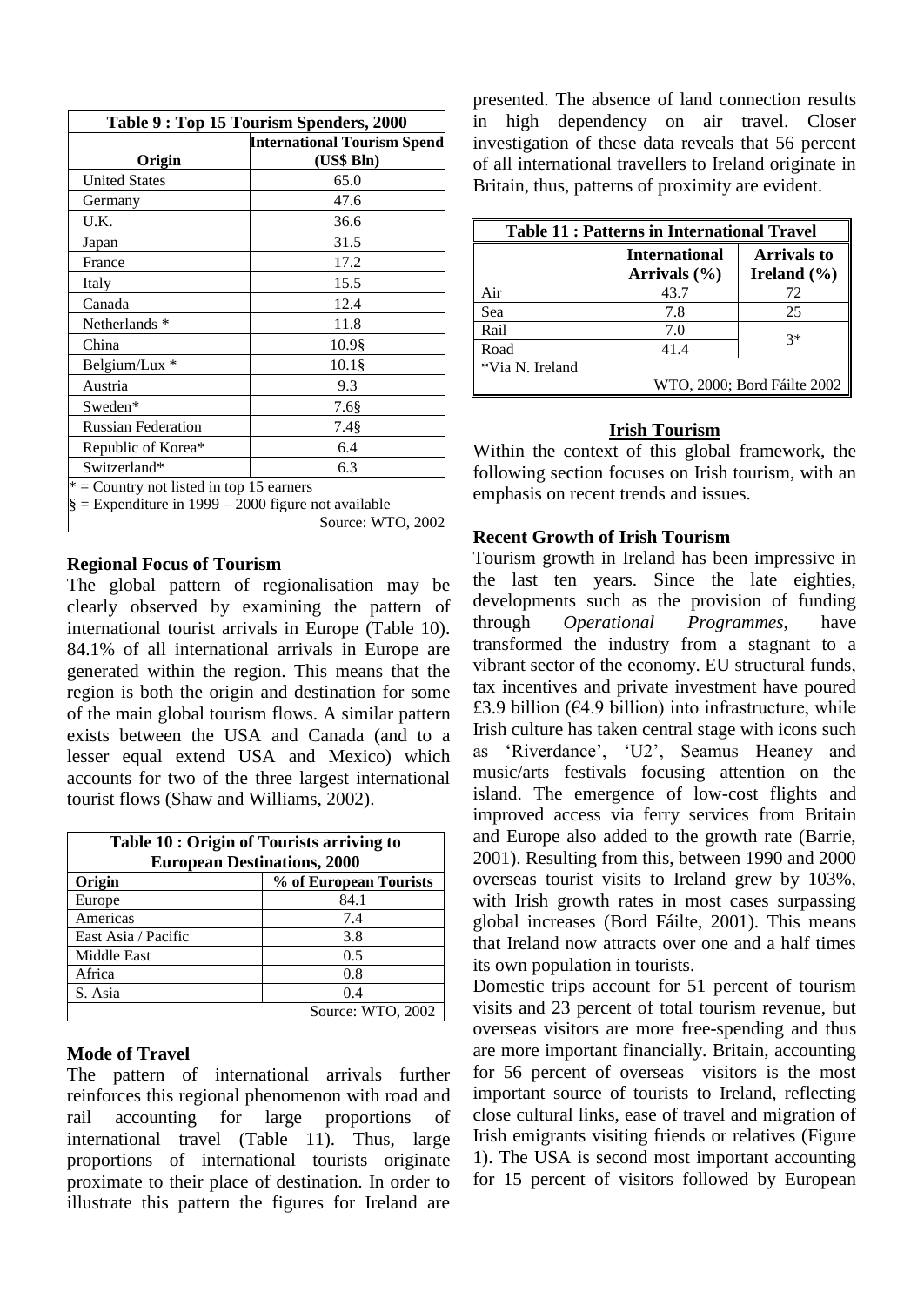

destinations such as Germany with 5 percent (Bord Failte, 2001)

# **Strengths of Irish Tourism**

The recent growth of Irish tourism is built on a number of foundations. According to McDaid, '[the] legendary friendliness and spontaneity of our people and our relatively clean environment continue to form the bedrock of Irish tourism' (2002). The most commonly proclaimed strengths of Irish tourism are:

- Our friendliness and hospitality with an emphasis on the quality, level and depth of contact with the people
- A strong folk and cultural tradition
- One of the cleanest environments in Europe, with a low population density and unhurried pace of life
- A distinctive archaeological and cultural heritage, situated within beautiful landscapes.
- Widely distributed accommodation base.
- World-wide ethnic market of people of Irish descent

Over the last decade, these strengths have been built upon with the provision of a wide range of quality facilities, including:

- Sporting and recreational facilities and events (such as golf, angling, walking, cycling, equestrian, cultural and heritage)
- High standard accommodation, food and hospitality facilities (Government of Ireland, 1989; Department of Tourism Sport and Recreation, 2002)

Recent attitudinal surveys, however, sound a warning, showing that scenery has taken over from the friendliness of the people as Ireland's primary selling point. While this is a positive affirmation of the unspoiled environment it is worrying for the future of Ireland's 'Fáilte' (Needham, 2001).

## **Current State of Irish Tourism**

Looking at Irish tourism statistics one can see the influence of the World Tourism Organisation's statistical recommendations as discussed above. Bord Fáilte present the following 'highlights' for 2000:

- $\bullet$  Irish Tourism is a  $\epsilon$ 4.8 billion industry. Out**of-state tourist expenditure**, including spending by visitors from Northern Ireland, amounted to  $\epsilon$ 2.9 billion with a further expenditure of  $\epsilon$ 0.8 billion by overseas visitors on fares to Irish carriers. In addition, domestic tourism expenditure amounted to €1.1 billion.
- **Government earned** €2.0 billion through taxation of tourism expenditure.  $E1.6$  billion of this from foreign tourism. For every euro spent by out-of-state tourists, 57c ends up with government (VAT, excise, PAYE, etc.)
- $\bullet$   $\epsilon$ 3.7 billion worth of exported goods and services can be attributed to tourism. This accounts for 3.8% of **exports** and 4.2% of **GNP**. These goods have a very low import content in comparison with other exports.
- Tourism supported 145,000 **jobs** (or job equivalents). This equates to 8.7% of the workforce or one in 12 jobs.
- Over 40 **jobs** are supported for every million euro of out-of-state tourism expenditure and 28 jobs for every million euro of domestic tourism expenditure.
- Tourism is characterised by consumption taking place where the service is available. Activity is particularly concentrated in areas which lack an intensive industry base, it is credited with having a significant **regional** distributive effect (Bord Fáilte, 2001).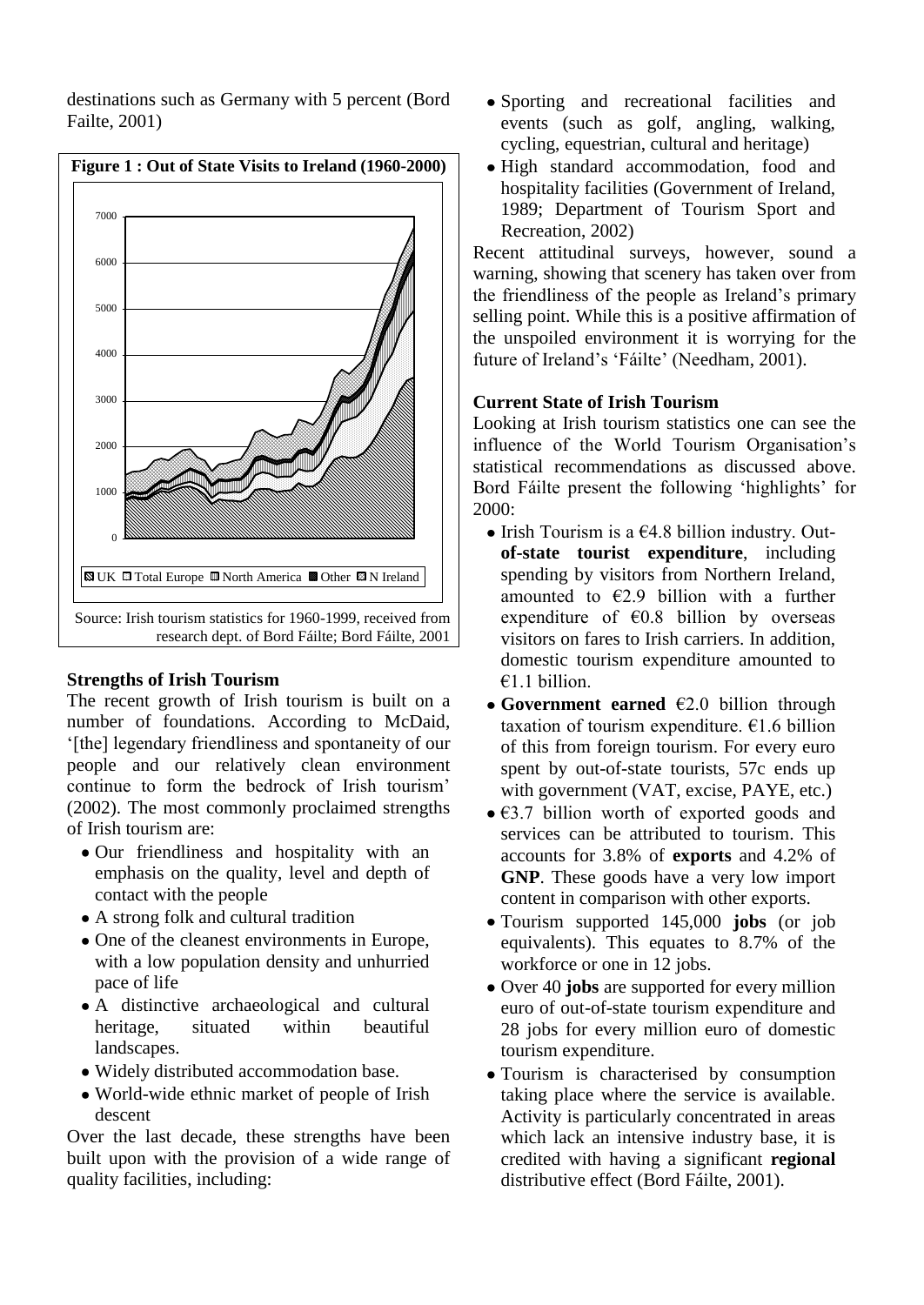The only 'highlight' of 2000 which does not focus on income or numbers is the last point – the regional importance of tourism. However, one of the main benefits of regional distribution is the use of tourism revenue as an alternative to industry.

#### **Distribution of Irish Tourism**

Two goals which have difficult to attain the seasonal and spatial spread of tourism.

The seasonality problem refers to the focus of tourism in the months of May to September. The Second *Operational Programme for Tourism 1994-1999*, aimed at reducing peak season tourism to 25 percent of international arrivals by 1999, and this has almost been achieved. Off-peak tourism had been the main positive area with 44 percent achieved in 2000 – surpassing the target of 41 percent by 1999 (Table 12).

| <b>Table 12: Seasonal Distribution of Overseas Tourists</b> |                    |                                |                 |
|-------------------------------------------------------------|--------------------|--------------------------------|-----------------|
|                                                             | Peak (Jul<br>(Aug) | Shoulder (May /<br>Jun / Sept) | <b>Off Peak</b> |
| 1993                                                        | 30                 | 30                             | 40              |
| 1998                                                        | 28                 | 29                             | 43              |
| 2000                                                        | 26                 | 29                             | 44              |
| Source: Government of Ireland, 1999; Bórd Failte 2001       |                    |                                |                 |

The oft-acclaimed regional distribution of tourism income is still heavily weighted by three main areas, Dublin the south-west and Galway-Connemara (Needham, 2001). The following table (Table 13) demonstrates that between 1986 and 1996, the change in regional distribution of tourism favoured the already advantaged *South and East* region, with the *Borders Midlands and West* region slipping further behind.

The emergence of Dublin as 'one of the most exciting cities in Europe renowned for a mix of ancient and modern culture, heritage, pubs and restaurants and nightlife' (Barrie, 2001: 23) has undoubtedly played a major part in this national distribution, with 54 percent of all overseas tourists visiting the capital city.

| <b>Table 13: Regional Distribution of Overseas Tourism</b><br><b>Revenue</b> |                             |            |               |                 |
|------------------------------------------------------------------------------|-----------------------------|------------|---------------|-----------------|
|                                                                              | $\mathbf{f}$ m / % of total |            |               | <b>National</b> |
|                                                                              | S&E                         | <b>BMW</b> |               | Growth          |
| Year                                                                         | <b>Region</b>               | Region     | <b>Nation</b> | (Revenue)       |
| 1986                                                                         | 321                         | 115        | 436           |                 |
|                                                                              | 74%                         | 26%        |               |                 |
| 1991                                                                         | 646                         | 210        | 856           | $86-91:$        |
|                                                                              | 75%                         | 25%        |               | 96.3%           |
| 1996                                                                         | 1,114                       | 337        | 1,451         | $91-96:$        |
|                                                                              | 77%                         | 23%        |               | 69.5%           |
| Source: Government of Ireland, 1999                                          |                             |            |               |                 |

Having examined global and Irish tourism up to 2000, the following sections examine recent trends in global and Irish tourism, with particular emphasis on the impacts of the September 11 terrorist attacks.

### **2001 – Global Tourism in Crisis**

In the last fifty years, tourism has been adversely affected by many different problems - natural disasters, serious social conflicts, wars, economic crises and terrorism. What has been clearly proven is that tourism has an extraordinary resistance and an ability unmatched by any other industry to overcome crises. While the situation is not expected to improve rapidly in the short-term, in the absence of new major external factors, a return of consumer confidence is expected to begin throughout 2002. The WTO state that the tourism industry should emerge from this crisis fitter, undeniably leaner, but immeasurably stronger. (WTO, 2002b)

Even before September 11, there was 'visible cooling in growth of tourism emanating from countries like Germany, Japan and USA. This was due to a couple of reasons, including economic slow-down and the fact that 2000 had been an exceptional year for tourism, with millennium events boosting numbers. Thus, growth in worldwide arrivals for the first eight months of 2001 stood at 3.0 percent, while the average growth over the same period for the previous ten years was 4.3 percent.

The four months following the disaster resulted in a drop of 11% in world-wide arrivals, with decreases in every global region. The greatest drop was in the Middle East (-30%), the Americas (- 24%) and South Asia (-24%). These areas reflect the three types of destination which suffered the most; destinations a long distance from their main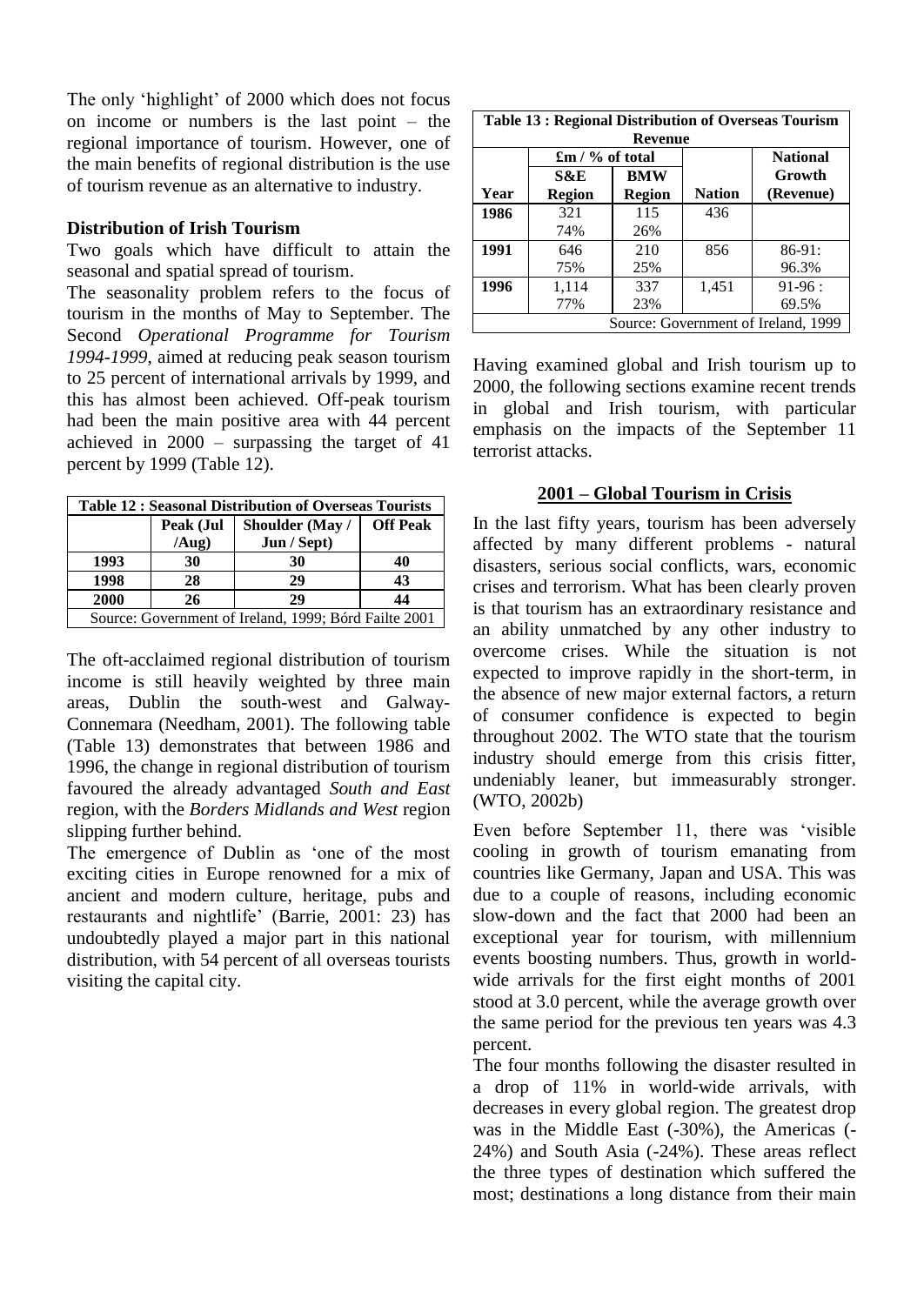generating markets, countries highly dependent on the USA for tourists, and countries of the Moslem world respectively.

It would appear that by December the impacts were lessening, with many tourists substituting domestic trips for international travel, thus these statistics may not be as bad as they seem. Current thought is that the industry will return to its growth cycle by the second half of 2002 as business travel resumes and consumer confidence returns (WTO, 2002d).

#### **Irish Tourism 2001**

2001 represents the first decline in Irish tourist numbers since 1991 (see Figure 1) when the influence of the Gulf War resulted in a fall of 2 percent. Two major events influenced Ireland in 2001, Foot and Mouth and the terrorist attacks of September 11.

#### **Foot and Mouth**

The single outbreak of foot-and-mouth disease in the Republic is estimated to have cost the Exchequer over  $\epsilon$ 1 billion and the tourism sector €200 million (MacConnell, 2002). Interestingly, due to the nature of the Irish tourism industry, it would appear that events in the earlier part of the year had a greater impact on the industry than the September 11 atrocity. As can be seen in Figure 2, the total numbers for the second and third quarters of the year were down by 6.6 and 6.7 percent respectively, while the final four months of the year only showed a drop of 2.1 percent. While this graph does not detail the various internal trends, it illustrates how well the Irish tourism business has fared compared with national and international forecasts. As can be seen in Table 15, in 2001, tourism numbers from all but the British market were considerably down on the 2000 figures.



Mirroring global trends, long-haul flights from North America to Ireland were down by 12.5 percent throughout the entire year, with a major drop of 24.5 percent in the last quarter (Table 14). The British market which suffered badly in the first half of the year due to Foot and Mouth restrictions, rallied considerably due to aggressive marketing, competitively priced fares, and proximity. The rallying of this market has given major support to the overall industry, substituting the highly lucrative American market which sustains much of the shoulder season business. However, in a quarter when Bord Fáilte had predicted a 10 to 19 percent drop in numbers, these figures are a major tribute to the Autumn campaigning by the National Tourist Board and industry (Bord Fáilte, 2001b).

| <b>Table 14 : Change in Overseas Markets per</b><br><b>Quarter 2000-2001</b> |                                      |                             |                 |            |         |
|------------------------------------------------------------------------------|--------------------------------------|-----------------------------|-----------------|------------|---------|
| Area of                                                                      | % Change Per Quarter<br><b>Total</b> |                             |                 |            |         |
| <b>Residence</b>                                                             | 1st Q                                | 2 <sup>nd</sup><br>$\bf{0}$ | 3 <sup>rd</sup> | $4^{th}$ O | $\%$    |
| <b>Britain</b>                                                               | $-7.5$                               | $-9.3$                      | $-0.7$          | $+7.5$     | $-2.6$  |
| <b>Other Europe</b>                                                          | $+8.0$                               | $-2.0$                      | $-12.5$         | $-12.8$    | $-7.0$  |
| USA & Can.                                                                   | $+3.2$                               | $-7.7$                      | $-16.3$         | $-24.5$    | $-12.5$ |
| <b>Other Areas</b>                                                           | $+13.2$                              | $+10.1$                     | $-4.1$          | $-9.1$     | 1.2     |
| <b>Total</b>                                                                 | $-2.4$                               | $-6.6$                      | $-6.7$          | $-2.1$     | $-5.1$  |
| Source: CSO, 2002                                                            |                                      |                             |                 |            |         |

Surprisingly in a year with such overall upset, despite the fall in numbers, there was in fact an increase in earnings for each of the four quarters  $(+6.2, +2.5, +7.3, and +5.3,$  percent respectively)

An interesting trend in overseas visits in the last quarter of 2001 is increased occupancy in both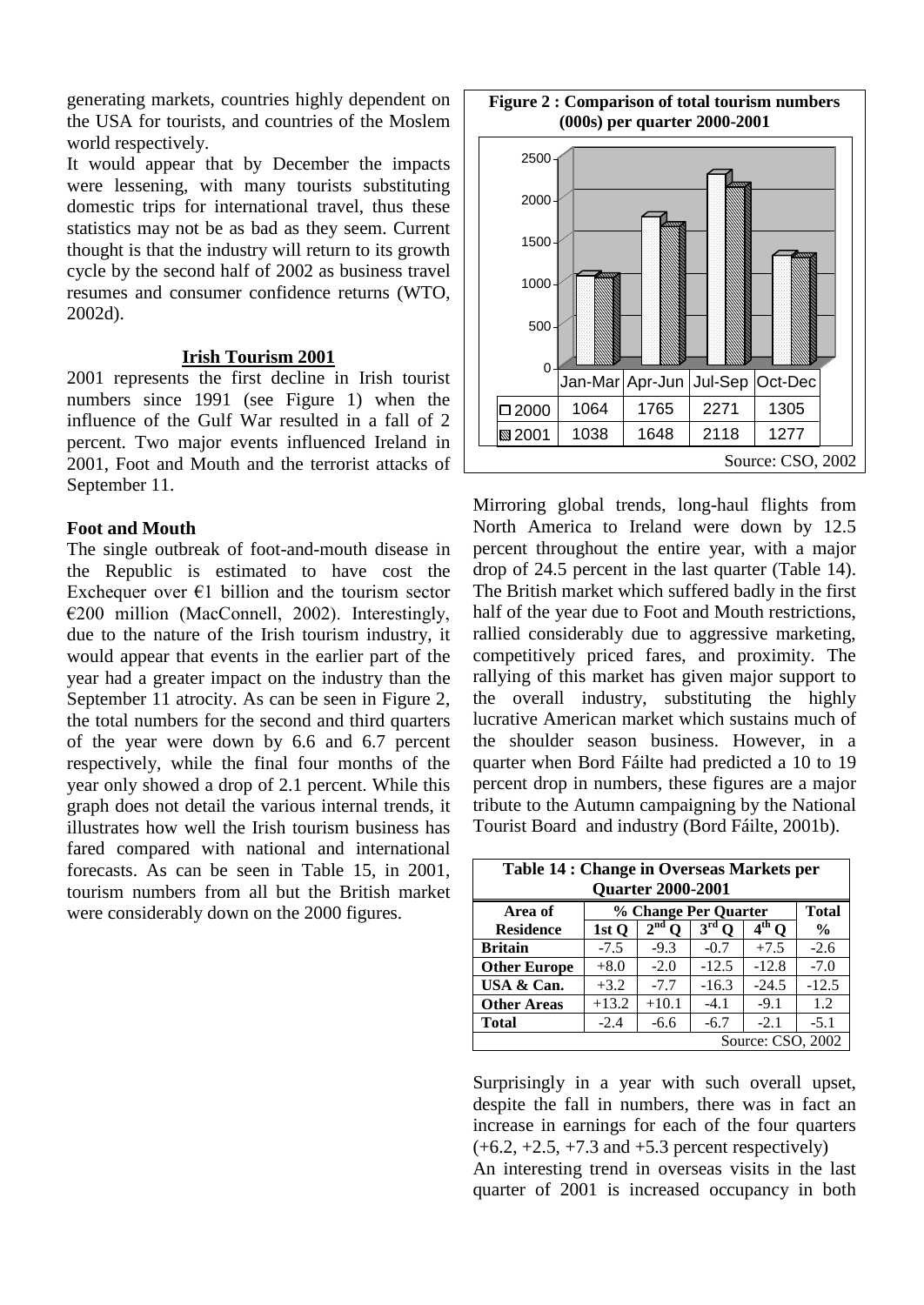hotels  $(+3.1\%)$  and rented houses / apartments (+8.4%) over the same period in 2000. This follows global trends, with international tourists, most likely British in this case, deciding to travel closer to home, i.e. Ireland, and staying longer. Again, cheap deals and competitive transport have assisted these numbers (CSO, 2002).

The main lesson from both of these crises is the dependency of Irish tourism on the British and American markets. As can be seen in Table 16, the period from April to September showed the most serious declines in numbers, resulting from declines in both of these markets. Perhaps diversification into new European markets will strengthen the customer base and reduce dependence on these core markets.

### **Prospects for Irish Tourism 2002**

Two main trends are expected for 2002, the first is a reluctance by the Americans to return to longhaul flights and thus Ireland. On the other hand, Europeans are likely to want to stay closer to home, and thereby Ireland should benefit.

If, however, the tourism industry in Ireland is to continue to develop, a number of issues are of key importance:

- Maintenance of a competitively priced, regular access to and from our main markets;
- Provision of identified access roads and sanitary services infrastructure to support use of visitor attractions and tourist areas;
- The development and appropriate management of a range of cultural and heritage activities capable of being marketed overseas, and;
- Pursuit of an environmental policy which accommodates the sensitive development and expansion of tourism with opportunities for the development of rural tourism and the enjoyment of natural resources for tourism sport and recreation (Department of Tourism, Sport & Recreation, 2001, pg. 10).

# **Conclusion**

With these various issues under control, and suitable care taken to maintain Ireland's strengths as outlined above, tourism is set to continue in its pivotal role in the economic development of modern Ireland.

### **Bibliography**

- Barrie, Neil (2001) 'Ireland', in *Country Reports* No. 1, 2002, Travel & Tourism Intelligence, London.
- Bord Fáilte Éireann (2001) *Tourism Facts 2000*, Bord Fáilte Eireann, Dublin.
- Bord Fáilte Éireann (2001b) *Link*, November 2001 Bord Fáilte Éireann, Dublin.
- Bord Fáilte Éireann –Irish tourism statistics for 1960- 1998 were compiled from various annual reports, including data received directly from the research department of Bord Fáilte.
- Central Statistics Office, (2002) *Tourism and Travel Statistics, Fourth Quarter 2001*, Central Statistics Office. Ireland, Dublin & Cork.
- Cooper, C., Fletcher, J., Gilbert, D., Shepherd, R., and Wanhill, S., (Eds), (1998), *Tourism: Principles and Practice*, 2nd Ed., Longman Publishing, London.
- Department of Tourism, Sport & Recreation (2001) *Second Statement of Strategy*, Department of Tourism, Sport & Recreation, Dublin.
- Department of Tourism Sport and Recreation (2002) *Establishment of New Tourism Development Authority*, Report of Implementation Group, Department of Tourism, Sport & Recreation, Dublin.
- Government of Ireland (1989) *Operational Programme for Tourism 1989-93*, Stationery Office, Dublin.
- Government of Ireland (1999) *National Development Plan 2000-2006*, Stationery Office, Dublin.
- Hall, C.M. and Page, S.J. (1999) *The Geography of Tourism and Recreation*, Routledge, London.
- MacConnell, S. (2002) 'Foot-and-mouth cost Exchequer €1bn', *Irish Times*, 01/03/2002, Dublin.
- McDaid, J. (2002) *A Welcome Message from the Minister*, introduction to website for Department of Tourism, Sport and Recreation. Tourism. Sport and Recreation. http://www.irlgov.ie/tourismsport/profiles/welcome\_min.htm.
- Needham, C. (2001) 'Tough task for man redefining Irish tourism', *Irish Times*, 29/08/2001, Dublin.
- Pearce, D.G. (1989) *Tourist Development*, 2<sup>nd</sup> Ed. Longman, Harlow.
- Ryan, C. (1991) *Recreational Tourism: A Social Science Perspective*, Routledge, London.
- Shaw G. & Williams, A.M. (2002) *Critical Issues in Tourism: a Geographical Perspective*, 2nd Ed. Blackwell, Oxford.
- Williams, S. (2000) *Tourism Geography*, Routledge, London.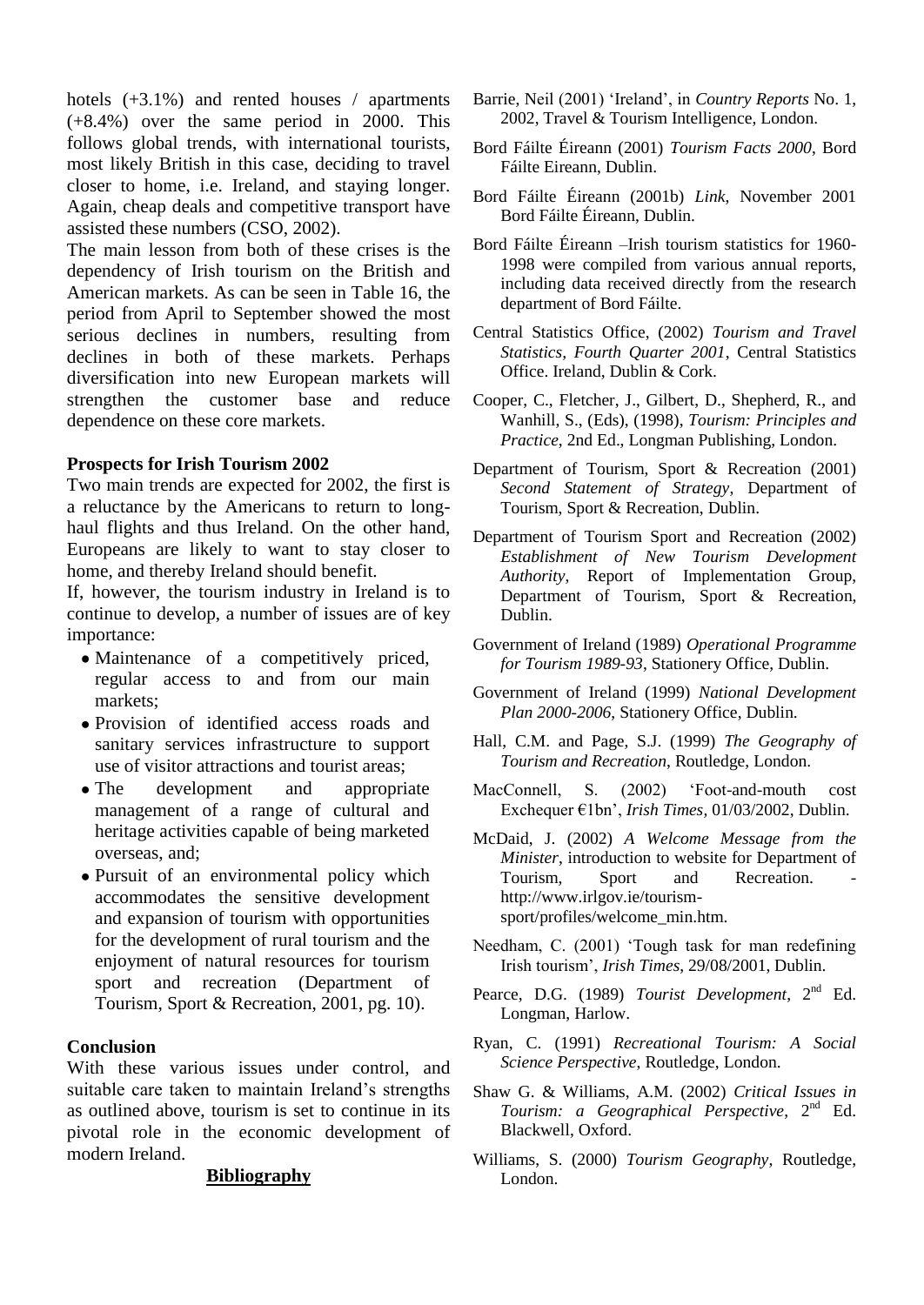- World Tourism Organisation (1995) *Compendium of Tourism Statistics 1989-1993,* WTO, Madrid.
- World Tourism Organisation (2000) *Compendium of Tourism Statistics 1994-1998,* WTO, Madrid.
- World Tourism Organisation (2001) *Tourism Market Trends: Europe,* WTO, Madrid.
- World Tourism Organisation (2002) *Tourism Highlights 2001,* (World Tourism Statistics up to August 2001) WTO, Madrid.
- World Tourism Organisation (2002b) *WTO Tourism Recovery Committee*, Press Release

http://www.world-tourism.org/market\_research /recovery/home.

- World Tourism Organisation (2002c) *About WTO*, http://www.world-tourism.org/frameset/frame\_ aboutwto.htm.
- World Tourism Organisation (2002d) *World Tourism Stalls in 2001*, http://www.worldtourism.org/newsroom/releases/more\_releases/janu ary 2002/numbers\_2001.htm.